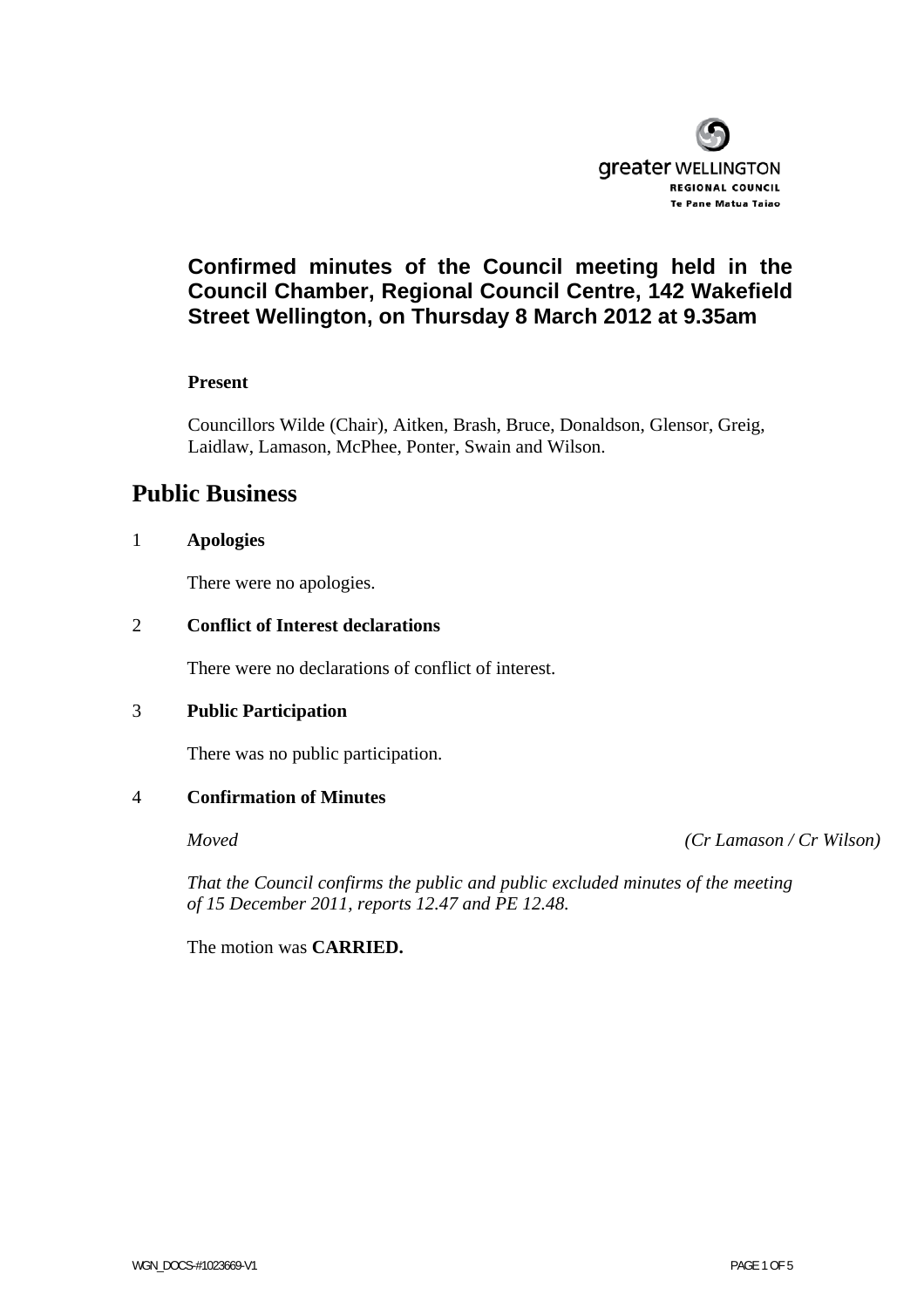# **Strategy/Policy/Major Issues**

#### 5 **Draft Long Term Plan 2012-22 and Draft 2012/13 Annual Plan**

#### **Report 12.75 File:** SP/05/01/01

An updated Draft Long Term Plan 2012-22 Summary document was tabled, and circulated to Councillors.

Karen Young, Audit Director, and David Tonks, Audit Manager, of Audit New Zealand were present for this item. Karen Young advised that the audit of the Greater Wellington's draft Long Term Plan documents for public consultation had gone well, and spoke about the quality of the documents and thanked officers for their input throughout the audit process.

 *Moved (Cr Glensor / Cr Wilson)* 

*That the Council:* 

- *1. Receives the report.*
- *2. Notes the contents of the report.*
- *3. Agrees that the matters in the report will lead to the Council making a decision with a high degree of significance.*
- *4. Approves the draft Long Term Plan 2012-2022, incorporating the 2012/13 Annual Plan and Financial Strategy for public consultation, subject to any changes agreed at the meeting.*
- *5. Approves the following draft policies included in the draft LTP for public consultation:* 
	- *Revenue and Financing Policy*
	- *Policy on Significance*
	- *Treasury Risk Management Policy*
	- *Rates Remission and Postponement Policy*
	- *Policy on Development Contributions or Financial Contributions.*
- *6. Notes that the draft Long Term Plan is proposing not to balance the operating budget in 2012/13.*
- *7. Agrees that it is financially prudent not to balance the operating budget in 2012/13 having had regard to the factors outlined in section 7 of this paper.*
- *8. Approves the statement on continuing the Wellington Regional Strategy activity which forms part of the draft Long Term Plan, and delegates to the WRS Committee the hearing of submissions on this activity.*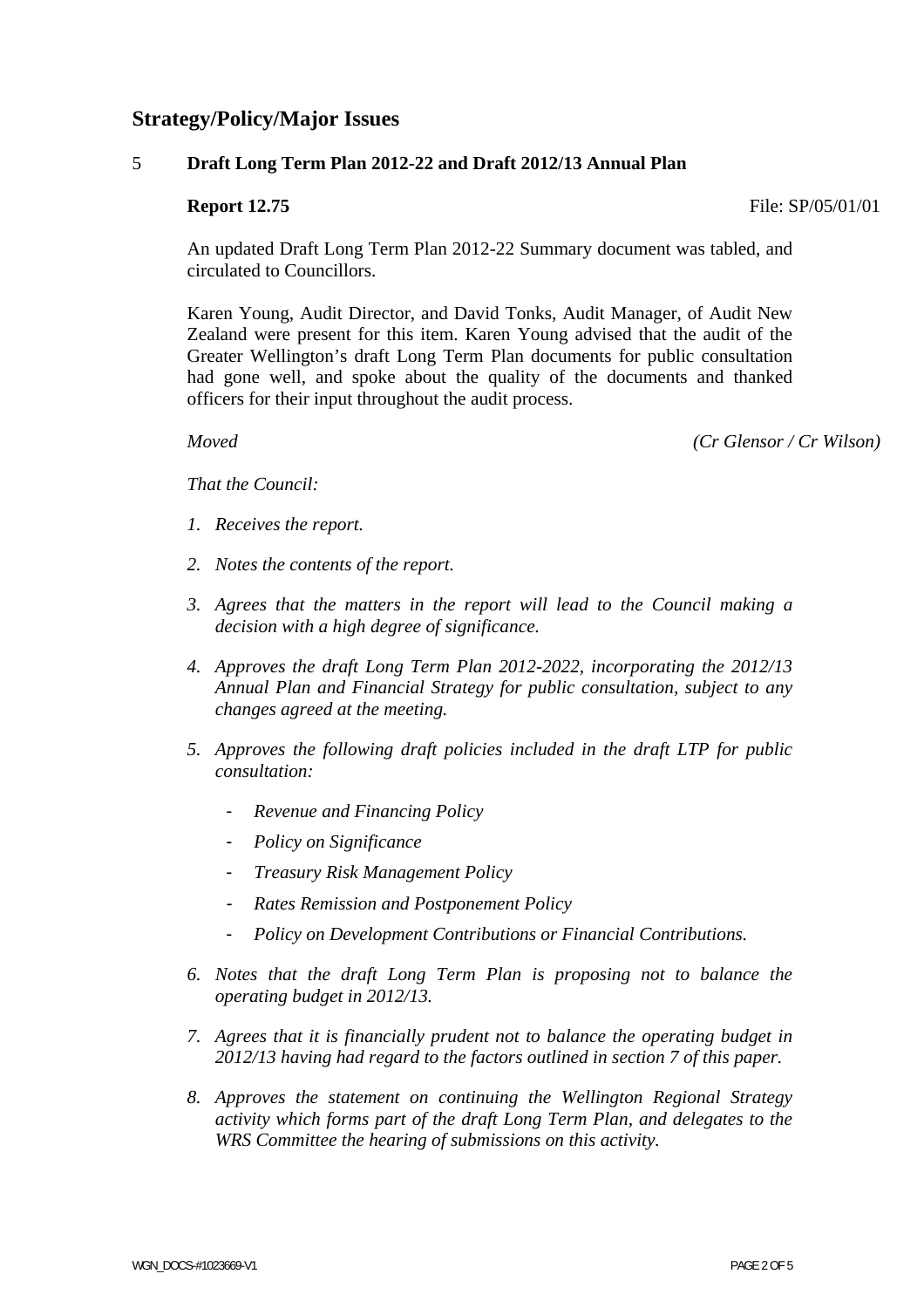- WGN DOCS-#1023669-V1 PAGE 3 OF 5
	-
- *9. Notes the submission period from the 26 March to 4 May, and the proposed public engagement activities.*
- *10. Delegates to the Chair the ability to make minor editorial changes prior to publication to correct errors and improve public understanding.*
- *11. Notes the quality of the draft Long Term Plan documents and thanks officers for their work in developing the draft Long Term Plan documents.*

The motion was **CARRIED.** 

#### 6 **Memorandum of Understanding for the Parangarahu Lakes Area**

#### **Report 12.76** File: X/16/05/09

Nicola Shorten, Manager, Strategic Planning, introduced the report.

 *Moved (Cr Wilson / Cr Donaldson)* 

*That the Council* 

- *1. Receives the report.*
- *2. Notes the contents of the report.*
- *3. Endorses the Memorandum of Understanding set out in Attachment 1, subject to any changes agreed at the meeting.*
- *4. Delegates to the Chair the authority to make minor changes to the Memorandum of Understanding in response to feedback from Port Nicholson Block Settlement Trust.*
- *5. Delegates to the Chair the authority to sign the Memorandum of Understanding on behalf of the Council.*

The motion was **CARRIED.** 

## **Corporate**

## 7 **Finance report for the six months ending 31 December 2011**

#### **Report 12.50** File:CFO/13/02/01

*That the Council* 

*1. Receives the report.* 

*2. Notes the contents of the report.* 

Bruce Simpson, Chief Financial Officer, introduced the report.

 *Moved (Cr Aitken / Cr Lamason)*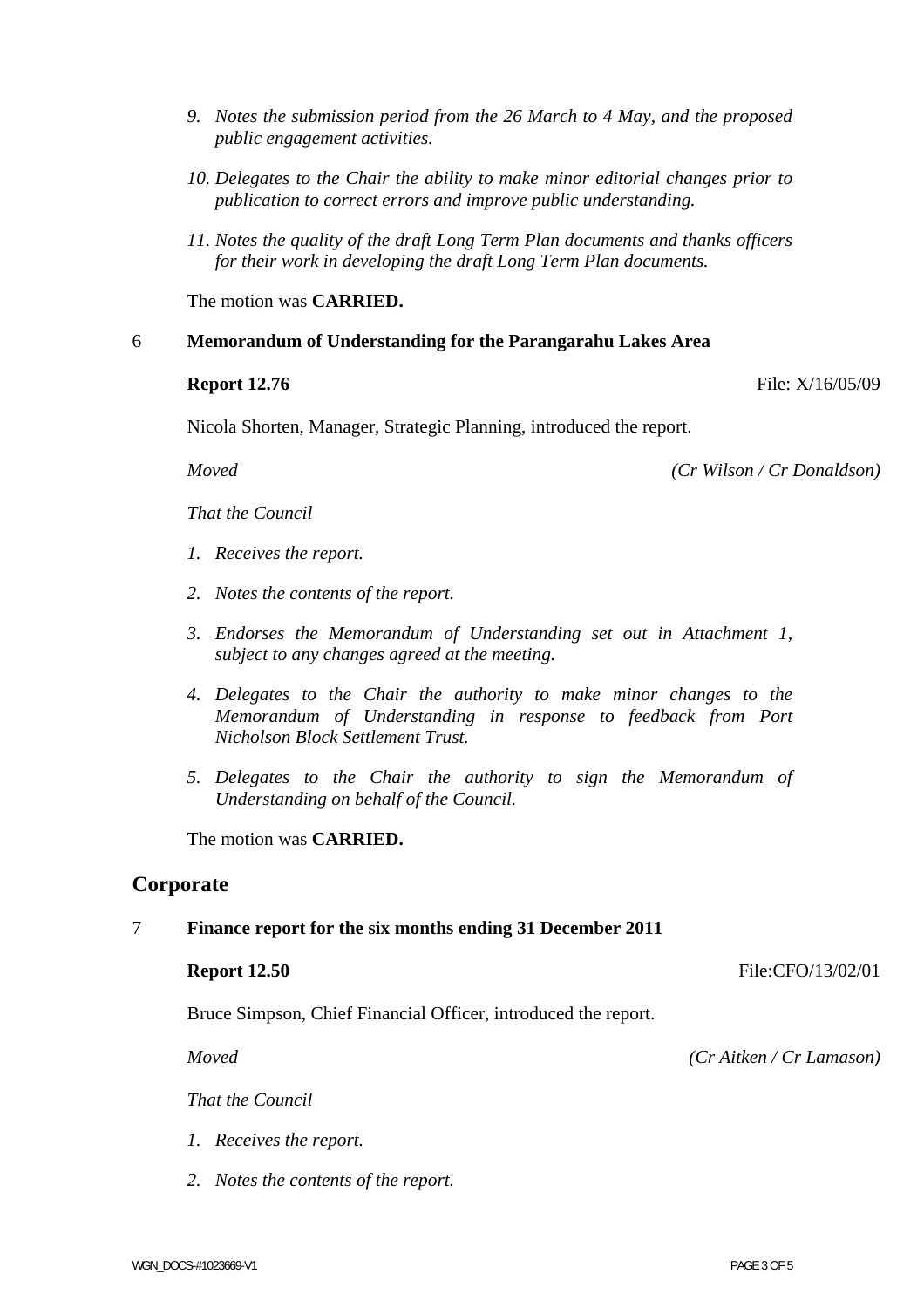The motion was **CARRIED.** 

#### 8 **Update to WRC Holdings Group Statement of Intent 2011/12 for Council**

**Report 12.68** File: CFO/09/02/01

Bruce Simpson, Chief Financial Officer, introduced the report.

 *Moved (Cr Lamason / Cr Wilson)* 

*That the Council* 

- *1. Receives the report.*
- *2. Notes the contents of the report.*
- *3. Receives the Updated Statement of Intent for WRC Holdings Ltd for 2011/12 and provides feedback to WRC Holdings if required within one month.*

The motion was **CARRIED.** 

## **Committees/Meetings**

9 **Report on the Audit, Risk and Assurance Committee meeting held on 14 February 2012** 

**Report 12.49 File: E/11/06/04**  *Moved (Cr Aitken / Cr Donaldson)* 

*That the Council* 

- *1. Receives the report.*
- *2. Notes the contents of the report.*

The motion was **CARRIED.** 

#### 10 **Exclusion of the public**

#### **Report 12.82**

 *Moved (Cr Wilde / Cr Glensor)* 

*That the Council:* 

 *Excludes the public from the following part of the proceedings of this meeting namely:* 

*1. Purchase of property – Featherston and Woodside stations*